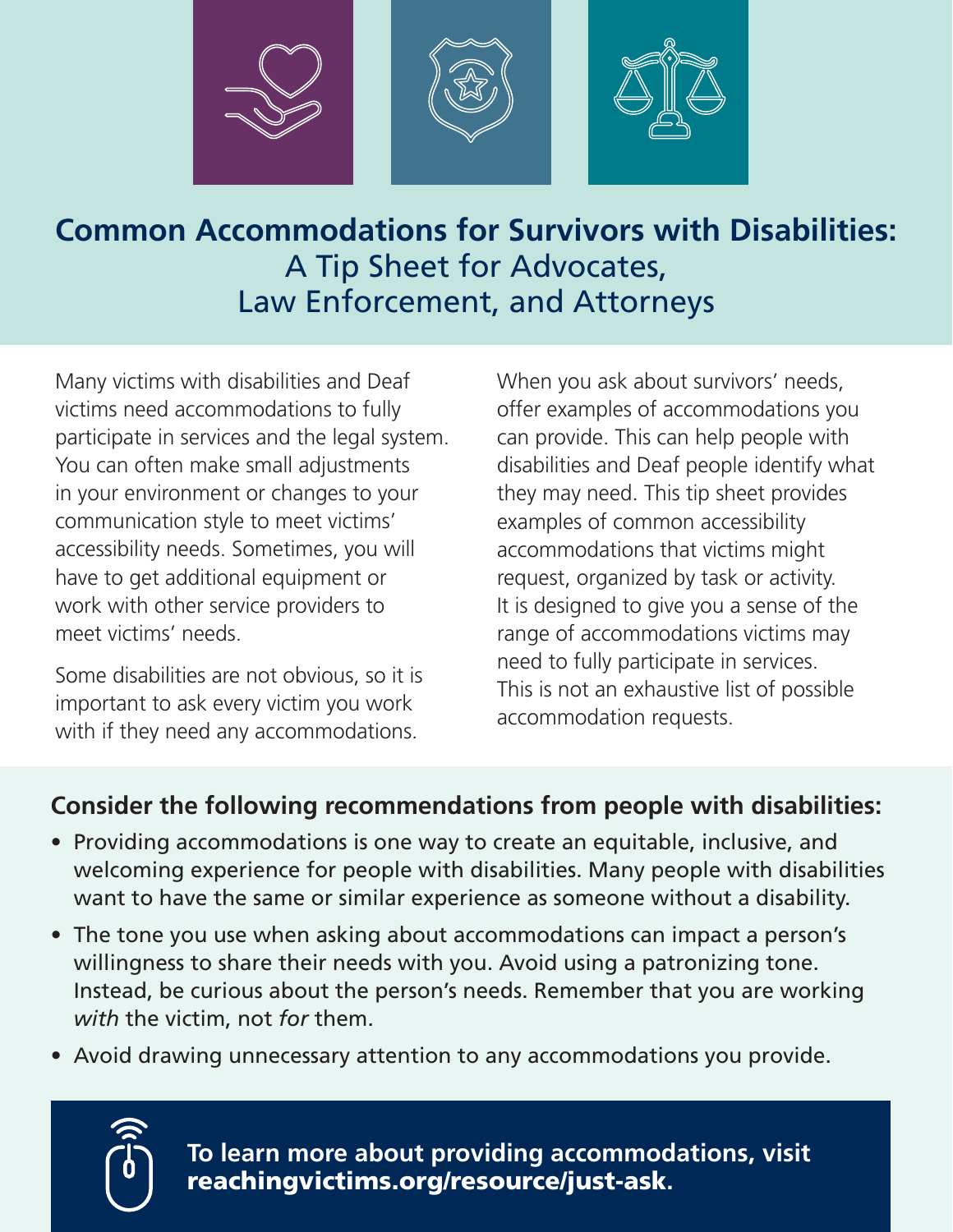### 1-on-1 Meetings **SCHEDULING**



#### **Be flexible.**

People with disabilities and Deaf people may need to meet at a particular time of day, more frequently, or for longer or shorter durations.

- **Mobility:** later meeting times or more time to work around a paratransit schedule, which can be irregular
- Vision: earlier meeting times because it can be easier to see more clearly and strain less in the beginning of the day
- **d/Deaf, hard of hearing**, or **DeafBlind:** allow more time for sign language interpretation, captions, or Video Relay
- **Comprehension** and **mental processing:** shorter and more meetings to process information



### **Offer to send reminders.**

**•** Victims with disabilities that impact **attention** and **memory** may request a reminder about the meeting.



#### **Ask about communication preferences.**

Victims may have communication preferences for scheduling, reminders, or following up about a meeting.

- **Mental health:** communicate by text or email instead of phone because of anxiety or trauma
- **d/Deaf, hard of hearing**, or **DeafBlind:** communicate over text or email rather than by phone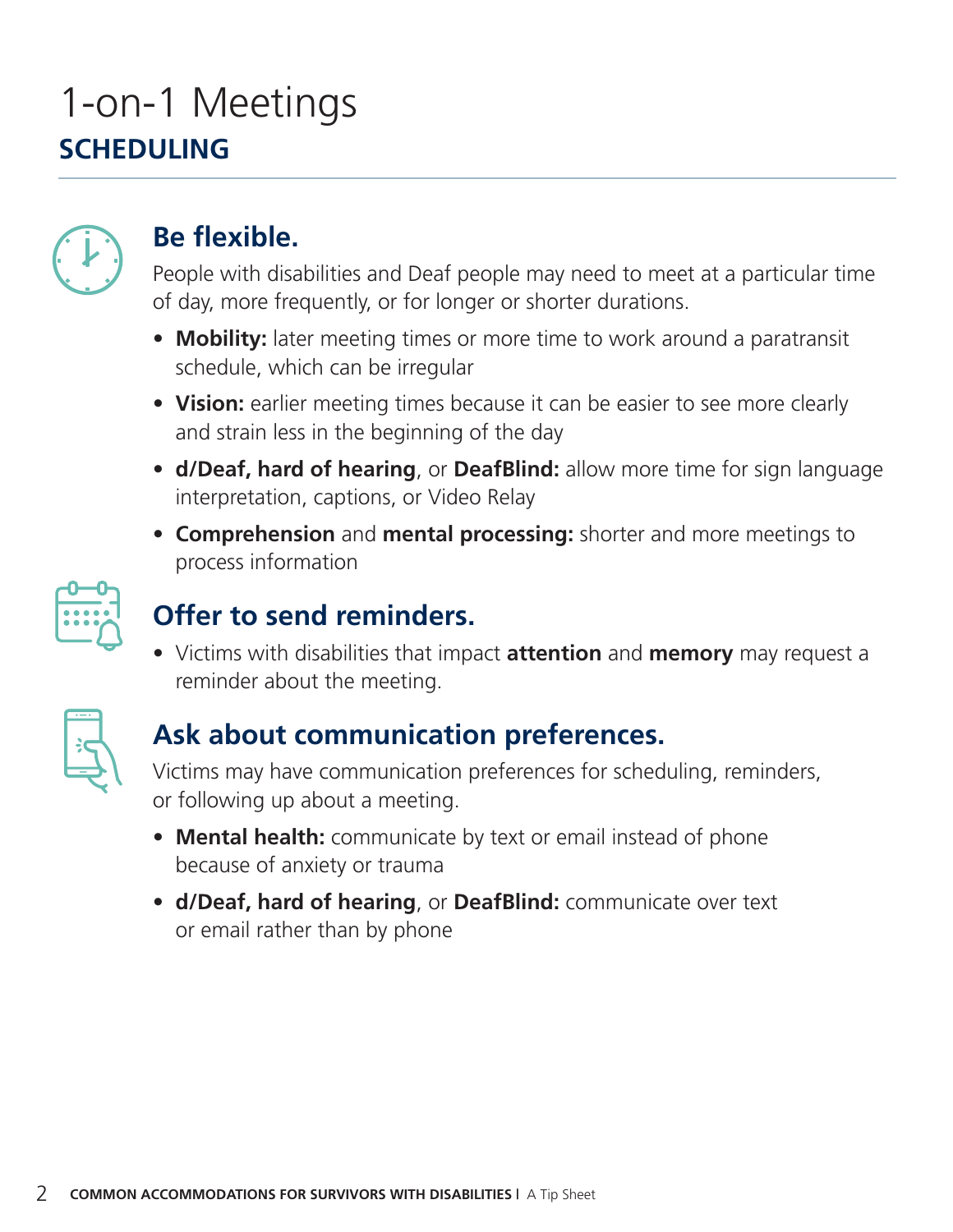## 1-on-1 Meetings **ATTENDING**



#### **Provide agendas.**

**•** Victims with disabilities that impact **attention**, **memory**, and **mental processing** might request a meeting agenda or written instructions about what to expect.



#### **Provide communication devices, aids, or support people.**

- **d/Deaf, hard of hearing**, or **DeafBlind:** microphones, assistive listening devices, sign language interpretation, Video Relay service, or live captions
- **Mental processing** and **speech:** support person who understands their speech patterns



#### **Offer longer breaks.**

Victims might request breaks during a meeting to attend to emotional and personal needs, such as eating a snack, drinking water, or taking medication.

- **Comprehension** and **mental processing:** breaks to process and understand information
- **Mental health:** breaks to deal with trauma responses
- **Mobility:** breaks to attend to personal care needs, which can take longer for people with mobility disabilities
- **Speech:** more time for communication if using communication devices



### **• Vision:** breaks to reduce eye strain

#### **Have lighting options available.**

Victims might request to dim the lighting, turn off the overhead lights, or meet in a room where the lighting is warmer.

- **Neurological functioning:** alternatives to fluorescent lighting, which can cause migraines and seizures
- **Vision:** more lighting or specific lighting that makes it easier to see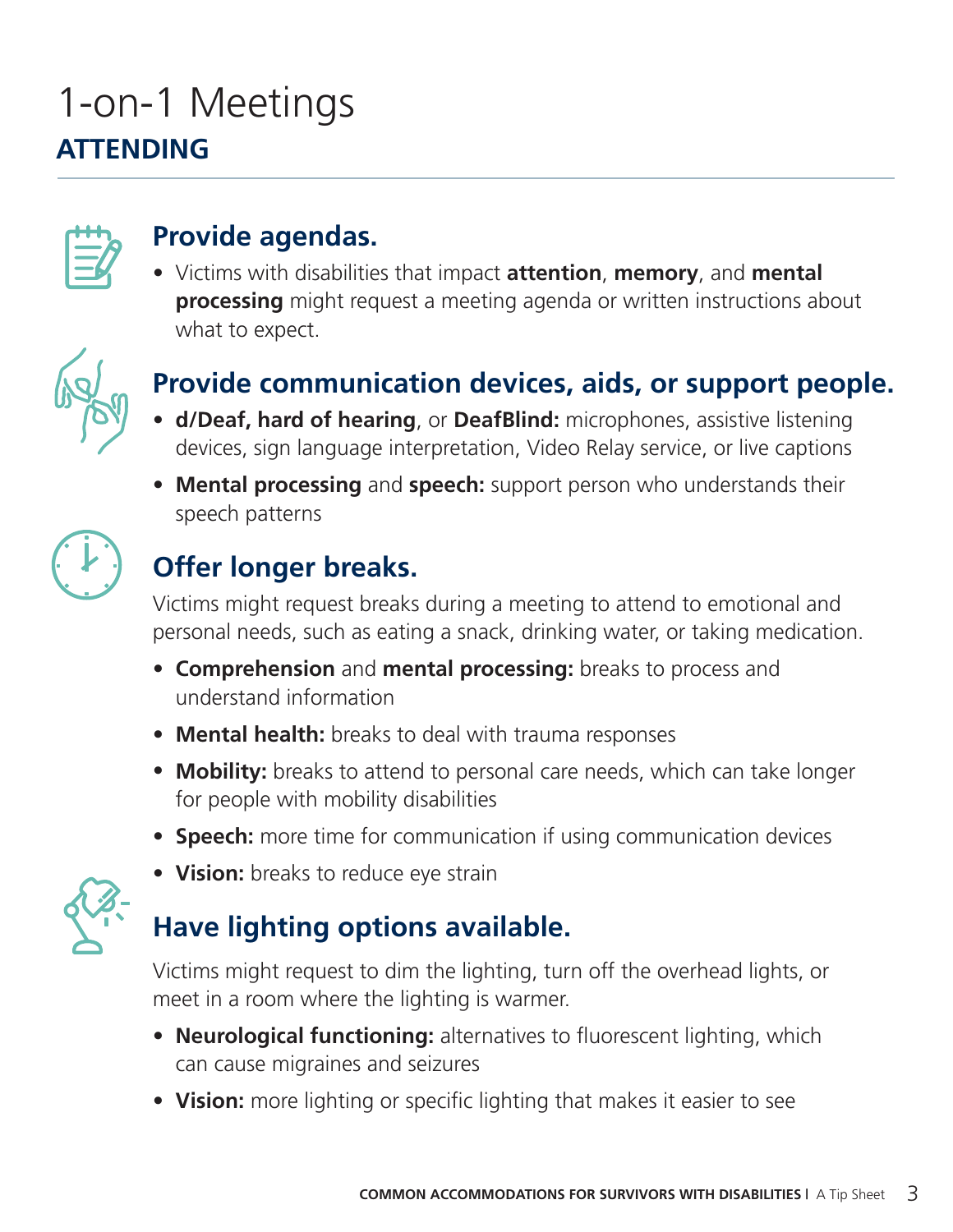# 1-on-1 Meetings

#### **ATTENDING** (continued)



#### **Provide notetaking options.**

Victims may request accommodations that involve notetaking.

- **Attention**, **comprehension**, **memory**, and **mental processing:**
	- notepad or tablet to take notes; notetaker to assist with taking notes
	- recorder to record the meeting audibly
- **Dexterity** and **mobility:** clipboards or other portable writing surfaces
- **d/Deaf, hard of hearing**, **and DeafBlind:** a person to take notes during the meeting because the survivor will be watching a sign language interpreter, making it difficult to simultaneously take notes



#### **Provide seating options.**

Victims may request specific seating types and arrangements.

- **Dexterity**, **balance**, and **mobility:** 
	- chairs with or without arms and/or wheels
	- seating arrangements that allow for independent movement
- **Mental health:** seating arrangements that make it easier to move about and exit the room
- **d/Deaf**, **hard of hearing**, and **DeafBlind:** seating arrangements that make it easier to see interpreters and reduce distractions



#### **Offer meeting room options.**

Victims may request accommodations that involve modifying spaces. Victims might also ask to see the meeting space in advance to confirm it is accessible.

- **Attention**, **hearing**, **mental health**, and **mental processing:** private space with reduced distraction and noise
- **Dexterity**, **mobility**, **mental processing**, and **vision:** extra space to accommodate a personal care attendant, support person, or service animal
- Vision: opportunity to access the meeting room in advance to orient themselves to the space. Once this has been done, do not change the room set.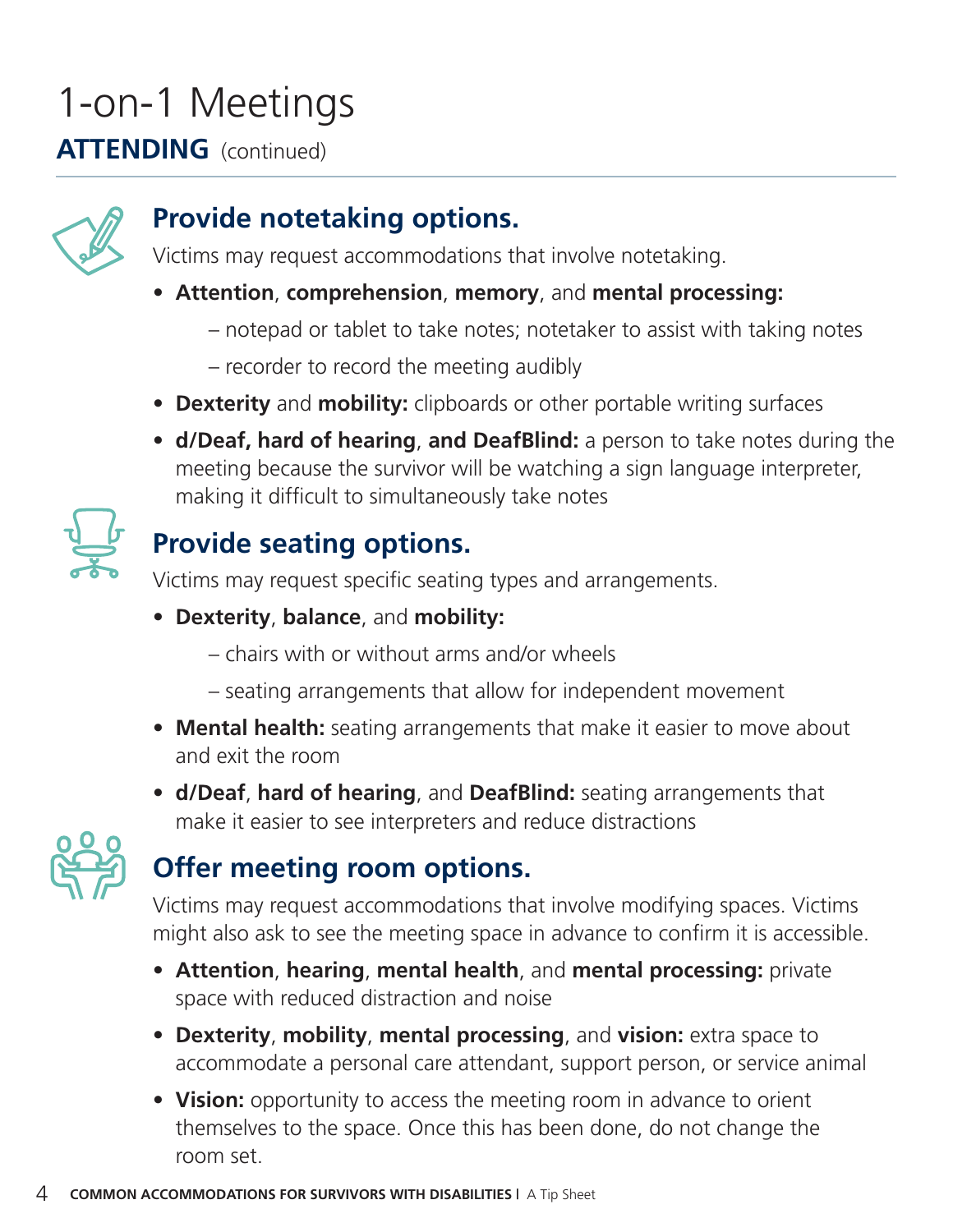## Paperwork



#### **Provide paperwork in alternate formats.**

Victims might request alternate formats for paperwork.

- **Comprehension** and **mental processing:** paperwork in plain language or with pictures that correspond to the concepts
- **Vision:** large print and Braille formats; and electronic (PDF or plain text) formats to use with screen readers and other assistive technologies



#### **Offer to assist with paperwork.**

- **Comprehension** and **mental processing:** read the paperwork aloud or assist with writing the victim's responses
- **Dexterity:** assistance filling out the paperwork by writing the victim's responses



#### **Arrange materials in order of use.**

Victims with disabilities that impact **mental processing** and **organization** might request that the materials are ordered in a logical way to help them stay on task.



#### **Provide writing surfaces.**

Victims with disabilities that impact **mobility** may not be able to access a table in the room and need an alternative writing surface, such as a clipboard or portable surface.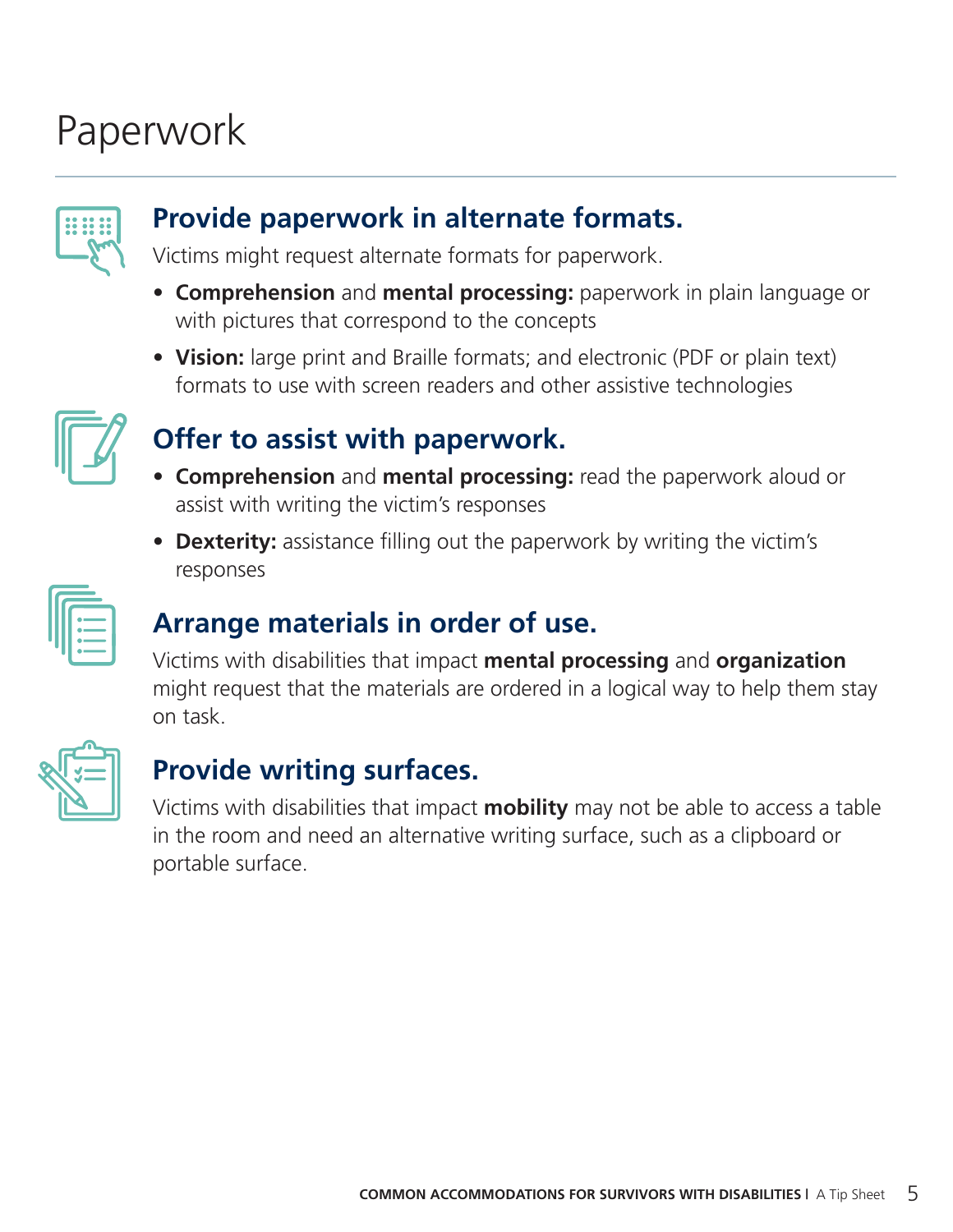## Paperwork (continued)



#### **Allow extra time.**

Some victims may request more time to complete the paperwork.

#### **• Attention**, **comprehension**, and **mental processing:**

- more time to read, ask questions about, and understand the paperwork
- the use of a timer to help them stay on task
- **d/Deaf**, **hard of hearing**, and **DeafBlind:** extra time for interpretation and communication



#### **Send materials in advance or in alternate formats.**

Victims might request that you send them the paperwork to review before the meeting. Do not make changes to the materials once they have been sent.

- **Attention**, **comprehension**, and **mental processing:** paperwork in advance to review without time pressure or with a support person
- Vision: electronic formats of paperwork in advance to test the format with a screen reader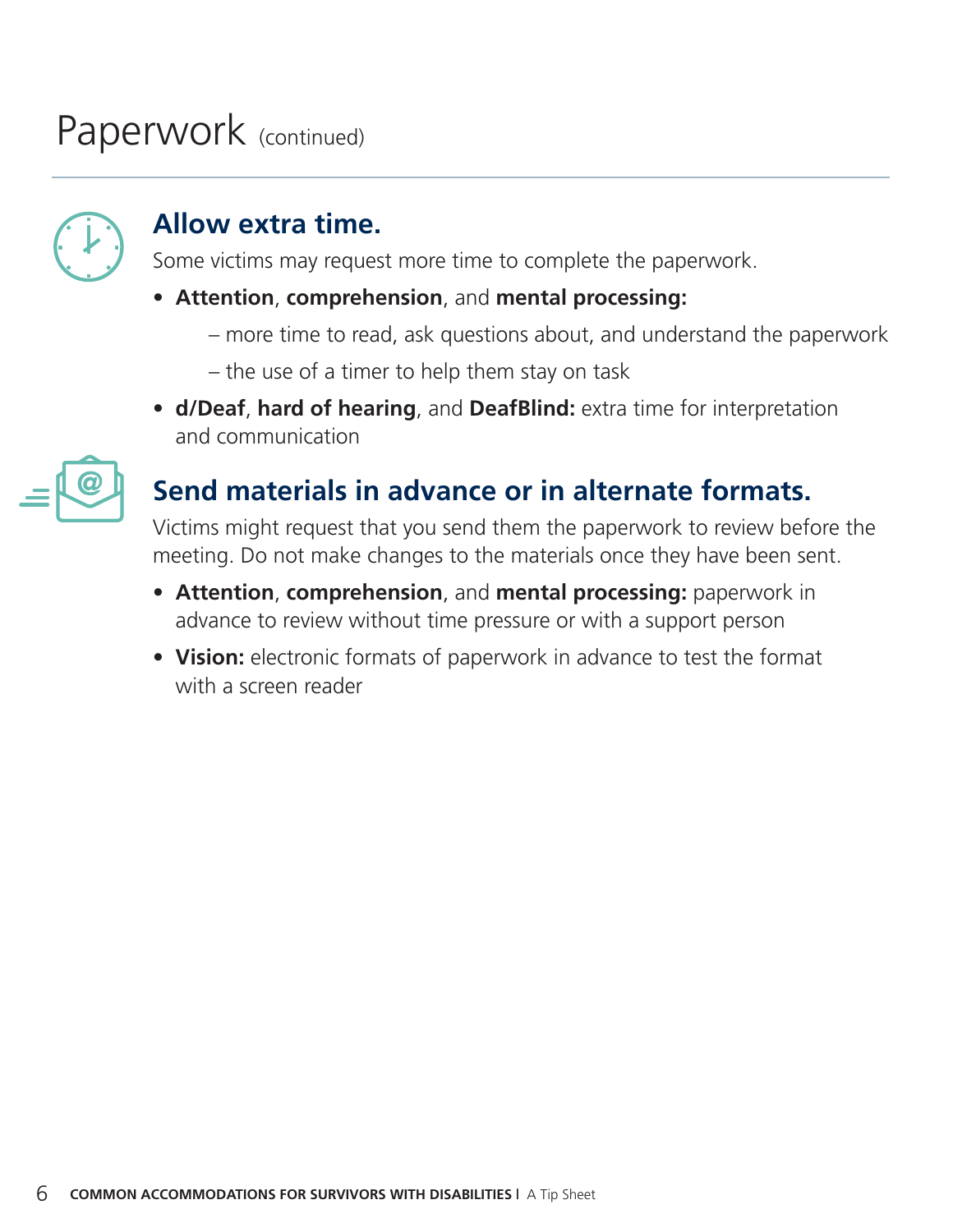## Group Activities and Events

#### **See "Scheduling and Attending Meetings" on pages 2-4 for details about each category.**



#### **Provide communication devices and aids.**

Victims may request a variety of communication-related accommodations.



#### **Inquire about lighting.**

Victims might request to dim or brighten the lighting.



#### **Provide materials in advance or in alternate formats.**

If you plan to share any materials during the group activity, victims with disabilities may ask you to share the materials before the activity or provide the materials in alternate formats.



### **Consider activities.**

Ensure there is enough space for people who use mobility devices and for interpreters. Avoid competitive or timed activities, which can be difficult for people with cognitive disabilities. Offer to send materials in advance.



#### **Provide notes.**

Victims may request accommodations that involve notetaking.



#### **Modify meeting space.**

Victims may request the room be rearranged to allow for independent movement.